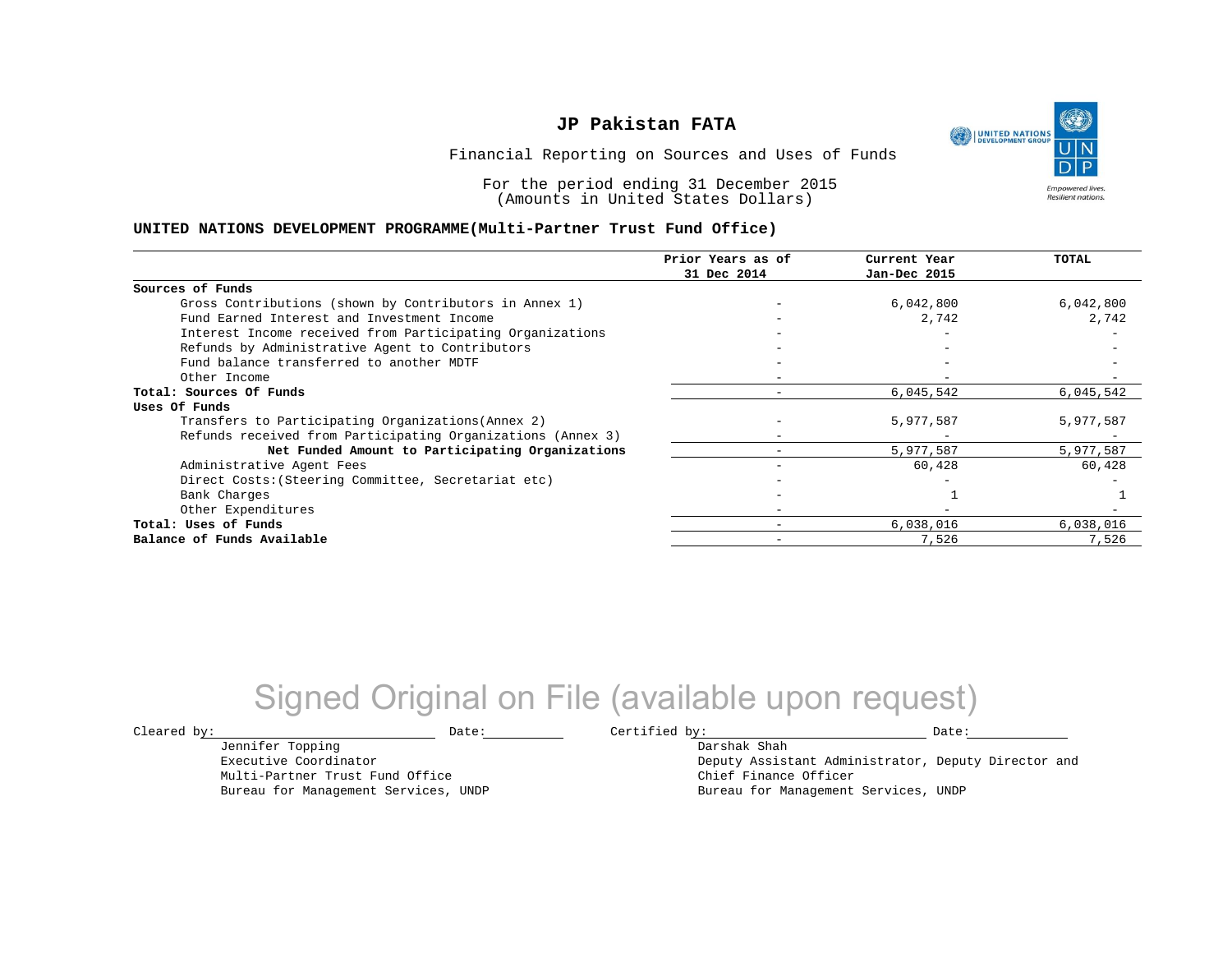

Financial Reporting on Sources and Uses of Funds

For the period ending 31 December 2015 (Amounts in United States Dollars)

#### **UNITED NATIONS DEVELOPMENT PROGRAMME(Multi-Partner Trust Fund Office)**

**Annex - 1: Gross Contributions**

|                                | Prior Years as of | Current Year | TOTAL     |
|--------------------------------|-------------------|--------------|-----------|
|                                | 31 Dec 2014       | Jan-Dec 2015 |           |
| Contributors                   |                   |              |           |
| DEPARTMENT FOR INT'L DEVELOPME | -                 | 6,042,800    | 6,042,800 |
| Total: Contributions           | -                 | 6,042,800    | 6,042,800 |

## Signed Original on File (available upon request)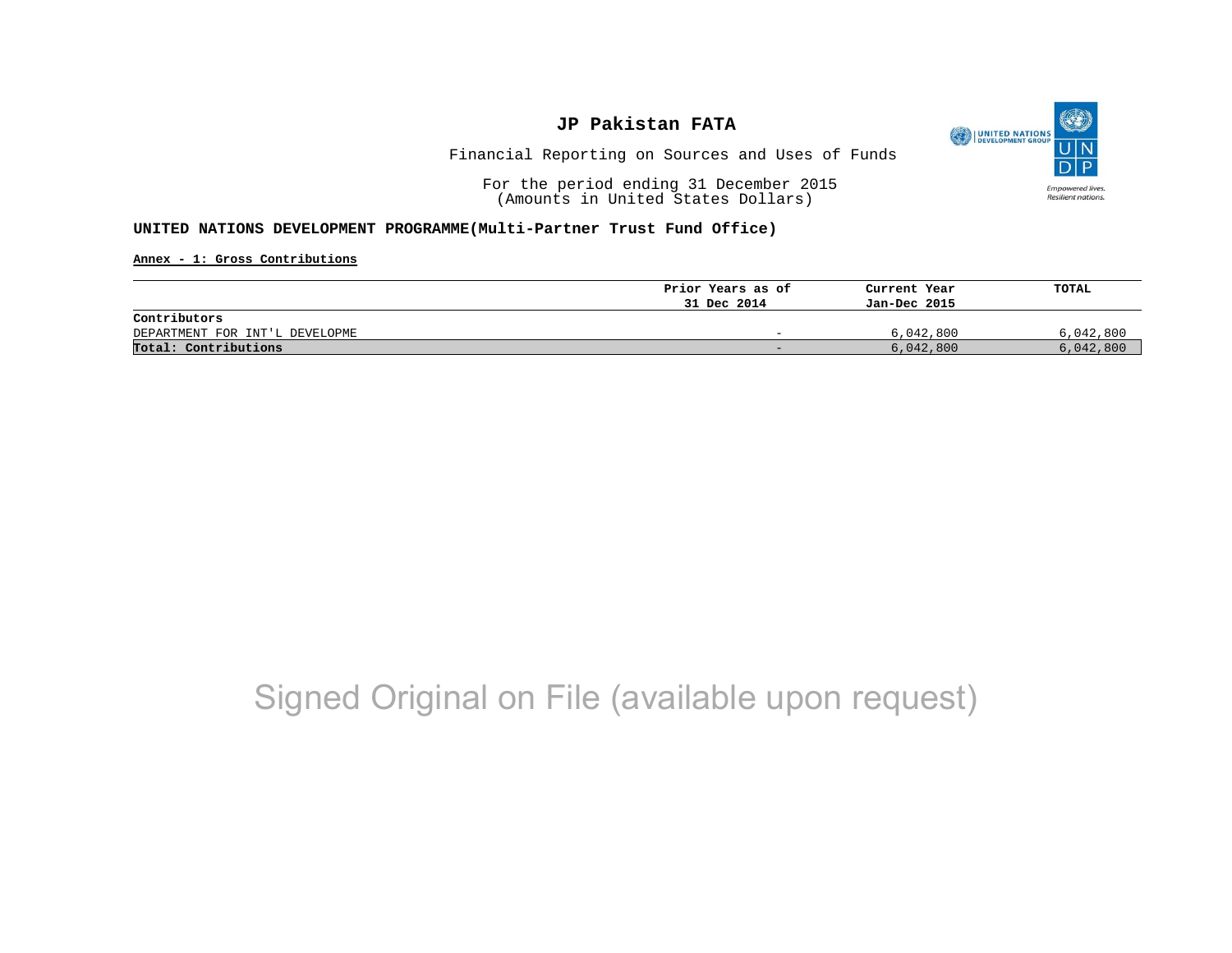

Financial Reporting on Sources and Uses of Funds

For the period ending 31 December 2015 (Amounts in United States Dollars)

#### **UNITED NATIONS DEVELOPMENT PROGRAMME(Multi-Partner Trust Fund Office)**

#### **Annex - 2: Transfers to Participating Organizations**

|                                                | Prior Years as of | Current Year | TOTAL     |
|------------------------------------------------|-------------------|--------------|-----------|
|                                                | 31 Dec 2014       | Jan-Dec 2015 |           |
| FAO                                            | $\qquad \qquad -$ | 1,513,761    | 1,513,761 |
| UNDP                                           |                   | 2,950,065    | 2,950,065 |
| UNICEF                                         |                   | 1,513,761    | 1,513,761 |
| Total Transfers to Participating Organizations | $\qquad \qquad -$ | 5,977,587    | 5,977,587 |

## Signed Original on File (available upon request)